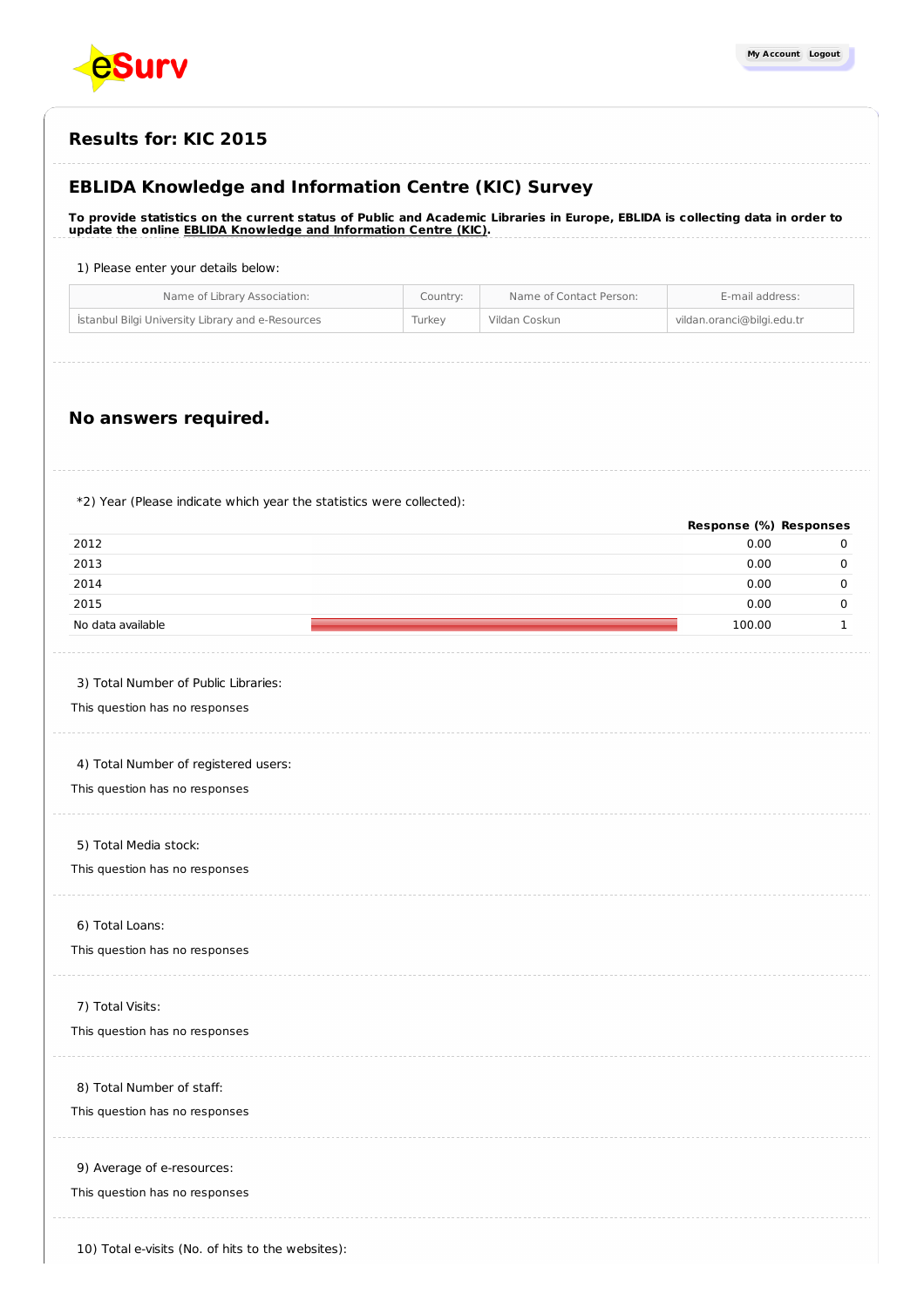# **No answers required.**

## \*11) Year (Please indicate which year the statistics were collected):

|                   | <b>Response (%) Responses</b> |   |
|-------------------|-------------------------------|---|
| 2012              | 0.00                          | υ |
| 2013              | 0.00                          |   |
| 2014              | 0.00                          |   |
| 2015              | 100.00                        |   |
| No data available | 0.00                          |   |
|                   |                               |   |

## 12) Total Number of Academic Libraries:

**Responses (1)**

3

## 13) Total Number of registered users:

**Responses (1)** 16057

## 14) Total Media stock:

| Responses (1) |  |
|---------------|--|
| 149684        |  |

#### 15) Total Loans:

| Responses (1) |  |
|---------------|--|
| 6241          |  |

## 16) Total Visits:

| Responses (1) |  |
|---------------|--|
| 55518         |  |

## 17) Total Number of staff:

**Responses (1)**

16

#### 18) Average of e-resources:

| Responses (1) |  |  |
|---------------|--|--|
| 356742        |  |  |